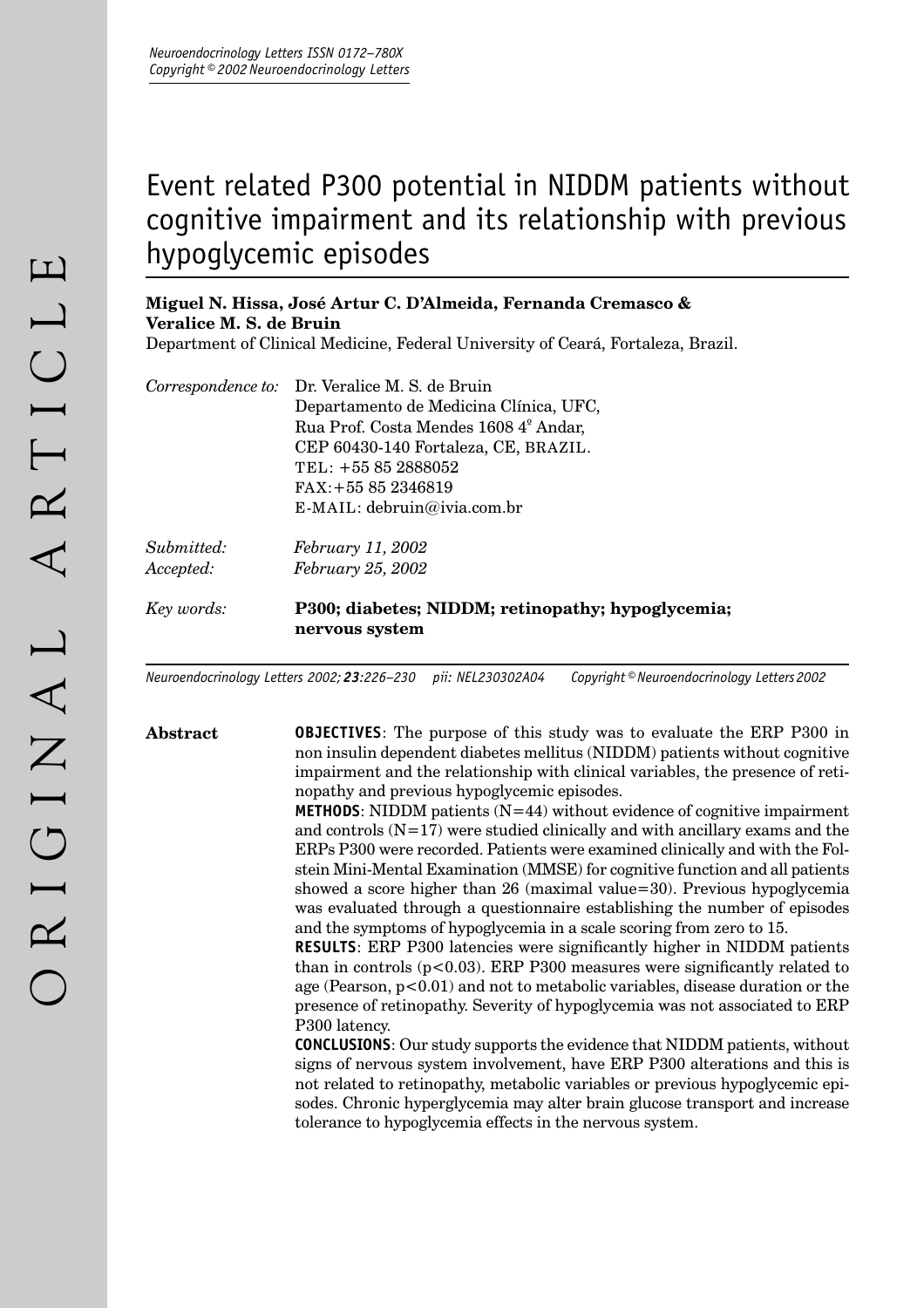#### ABBREVIATIONS:

| <b>ERP P300</b> | Evoked related potential P300           |
|-----------------|-----------------------------------------|
| NIDDM           | Non-insulin-dependent diabetes mellitus |
| ΝS              | Nervous system                          |
| MMSF            | MiniMental State Examination            |
| СT              | Cranial tomography                      |
| EKG             | Electrocardiogram                       |
| dB              | decibels                                |
| Hz              | Hertz                                   |
| Ms              | millisecond                             |
| Fz.             | frontal reference                       |
| Cз              | central reference                       |
| Pz              | posterior reference                     |
| KΩ              | kiloohms                                |

### **Introduction**

The chronic course of diabetes is frequently associated to severe nervous system (NS) complications such as brain hemorrhages, ischemia associated to vascular pathology, peripheral and autonomic neuropathy [1,2,3]. More subtle changes in the central NS can frequently move forward without perception [4]. Chronic hypertension, high cholesterol level, cardiac dysfunction and toxic effects of hyperglycemia are some factors contributing to central NS alterations [5,6,7]. Other factors as disease duration, age, exercise and co-morbid conditions may influence cerebral complications and cognitive function [8,9,10].

The optimum control of diabetes has been recommended in an attempt to prevent or delay microvascular and neuropathic complications [11]. Hyperglycemia has been associated to increased cerebral damage in stroke [12] and on the other extreme, it is well established that states of hypoglycemia can induce severe brain damage [13,14,15]. Adding further controversy to the subject, evidences indicate that chronic hyperglycemia can alter brain glucose transport and tolerance to hypoglycemia [16,17,18]. Previously, studies indicate that episodes of hypoglycemic coma have not always been associated to permanent impairment of cognitive function in IDDM patients [19,20,21]. Cognitive function can be slowly and unrecognizably impaired in assymptomatic adults and recently, with increasing more strict controls of glucose levels, it is important to understand if deterioration of cortical function will prevail over time.

Event-related potential (ERP) P300 auditory evoked potential measure reflects the speed of neural events related to attention and short term memory [22,23,24]. Increase in ERP P300 latency has been associated to abnormalities in psychometric tests in diabetic patients [23,24]. Recognizing assymptomatic cerebral dysfunction and the modifiable risk factors influencing cognitive changes can put forward preventive treatment in diabetes. To verify undetected NS involvement in diabetic patients, we studied the measure of ERP P300 latency and its relationship to clinical and metabolic variables.

### **Material and methods**

We have studied a population of diabetic patients without clinical evidences of cognitive impairment or cerebral dysfunction. Inclusion criteria were good control of diabetic conditions, no previous history of neurological events, cardiovascular complications or signs of brain damage on CT scan. Patients from fifth to seventh decade independent of gender were included. The use of medications as sedatives, antidepressives or neuroleptics was considered an exclusion criterium. Patients with history of recent infectious disease were also excluded. Most individuals were on regular insulin therapy or on oral hypoglycemic drugs for diabetic control. A clinical examination for cognitive function and a Brazilian version of the Minimental State Examination (Folstein) (MMSE) were performed. All patients included in the study had normal cognitive function and a score above 26 (maximal value=30). Ancillary tests for diabetes and metabolic function were performed before testing. Cardiac function was established as normal after clinical and EKG examination in all individuals. There were no peripheral signs of vascular or neural pathology. Patients were tested through ophthalmoscope examination for the presence of retinopathy. Patients were questioned whether they had any episodes of hypoglycemia and whether they needed any help during the episodes. NIDDM patients were grouped according to having none (group 1), less than five (group 2) or more than five (group 3) hypoglycemic episodes. A scale scoring from 0 to 15 about hypoglycemic symptoms (Table I) was also used for evaluation. Both types of evaluation were used to compare with P300 measures.

The ERPS were recorded with Neuropack Σ Evoked Potential Measuring System (Nihon Kohden).

Blood tests were all performed within 8 days of ERP P300 measure. Hearing was evaluated before testing and the stimuli at 40 dB normal hearing level, used in the present study, were sufficient in sensation levels for

| hypoglycemia (scores from 0 to 15) |        |       |              |  |  |
|------------------------------------|--------|-------|--------------|--|--|
| <b>SYMPTOMS</b>                    | YES(1) | NO(0) | <b>SCORE</b> |  |  |
| Sweating                           |        |       |              |  |  |
| Trembling                          |        |       |              |  |  |
| Warmness                           |        |       |              |  |  |
| Palpitations                       |        |       |              |  |  |
| <b>Tiredness</b>                   |        |       |              |  |  |
| Dizziness                          |        |       |              |  |  |
| Confusion                          |        |       |              |  |  |
| Lack of Concentration              |        |       |              |  |  |
| Light-Headedness                   |        |       |              |  |  |
| Weakness                           |        |       |              |  |  |
| Hunger                             |        |       |              |  |  |
| Speech Disorder                    |        |       |              |  |  |
| Double Images                      |        |       |              |  |  |
| Nausea                             |        |       |              |  |  |
| Paresthesias                       |        |       |              |  |  |
| <b>Total Score</b>                 |        |       |              |  |  |

**Table I .** Questionnaire of severity of symptoms of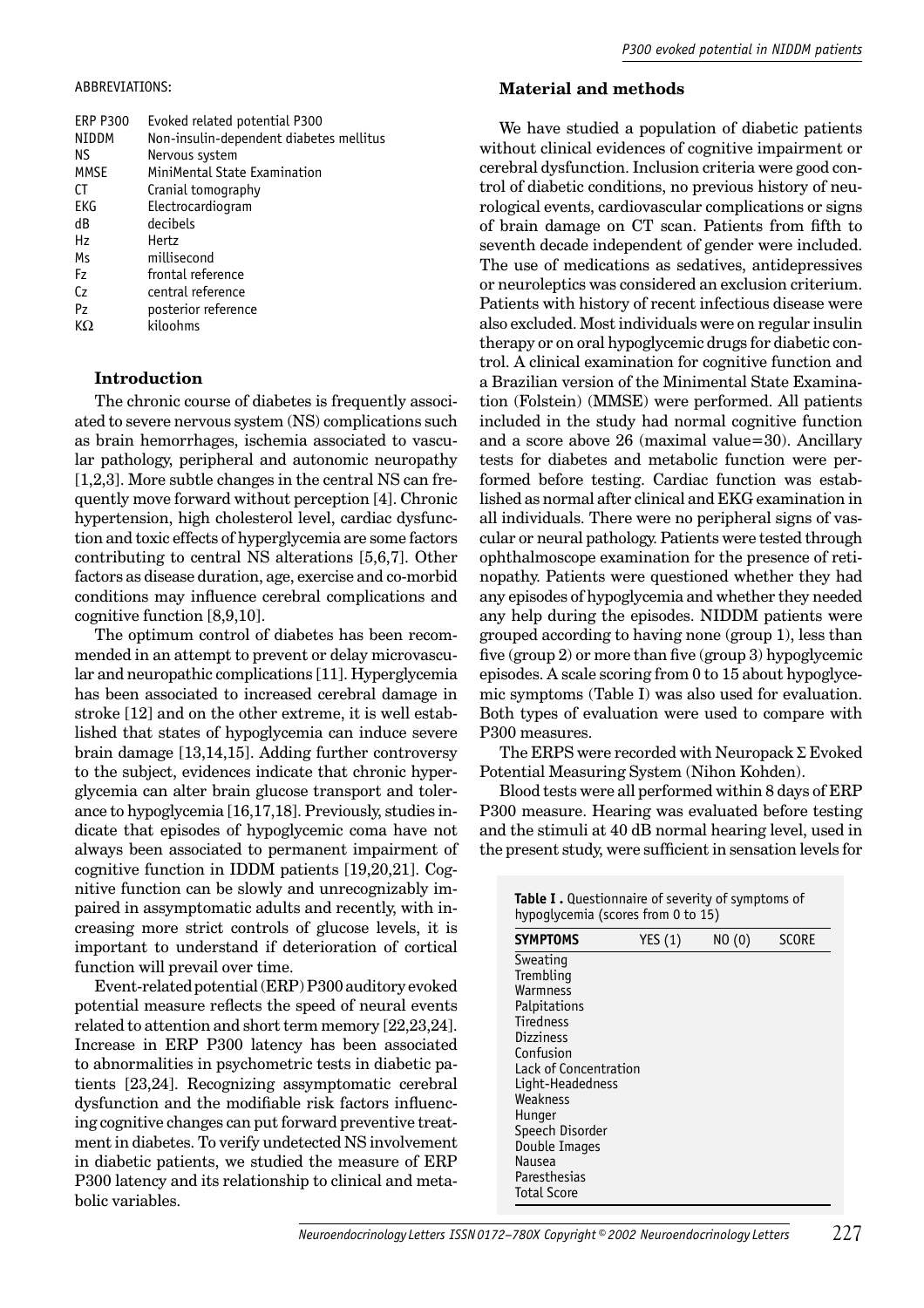the previous neurophysiological tests. To obtain ERPs, the conventional technique with an acoustic ball paradigm was used [25]. Two types of tone, 2000Hz (target one) and 1000 Hz (target two), were delivered binaurally in random order at a rate of 0.5Hz and with a probability of 0.2 for the target tone through headphones at 40 dB normal hearing level (2ms rise/fall, 20ms plateau). After having the patients listen to the non-target and the target stimulation and acknowledge the difference between them, they were required to press a switch when noticing the infrequent target tones with their eyes open. Neural responses from the two types of stimuli were recorded separately at the Fz, Cz and Pz electrodes, (International 10–20 system) with the ear lobe and the forehead serving as the reference and the ground respectively. Electrode impedance was at  $5k\Omega$  and the filter band at 0.1–50 Hz. Trials with artifacts were excluded from the averages. The total number of stimuli was set at 30. Among neural response, recorded from the Cz electrode, the highest

|                                    | NIDDM Patients (N=44) | Controls (N=17)   |
|------------------------------------|-----------------------|-------------------|
| Age (years) (Min-Max)              | $38 - 75$             | $43 - 69$         |
| Mean±SD                            | $58.84 \pm 8.4$       | $56.53 \pm 8.09$  |
| Disease Duration (years) (Min-Max) | $2 - 41$              |                   |
| Mean+SD                            | $10.52 \pm 7.97$      |                   |
| Gender (Male/Female)               | 12/32                 | 2/15              |
| Body Mass Index (Min-Max)          | $20 - 40$             | $20 - 43.6$       |
| Mean±SD                            | 28.66±4.18            | $28.35 \pm 5.98$  |
| Glucose (Min-Max)                  | $81 - 354$            | $73 - 103$        |
| Mean±SD                            | 182.68±69.04          | $88.65 \pm 9.62$  |
| Glycosylated hemoglobin (Min–Max)  | $5.1 - 13.5$          | $4.3 - 8.0$       |
| Mean±SD                            | $8.28 \pm 2.09$       | $5.74 \pm 0.95$   |
| Cholesterol (Min-Max)              | $107 - 334$           | 144-306           |
| Mean±SD                            | 209.23±45.83          | 222.76±51.41      |
| Triglycerides (Min–Max)            | $71 - 1206$           | $86 - 617$        |
| Mean±SD                            | 235.64±214.93         | 194.41±129.30     |
| High Density Lipoprotein (Min–Max) | $24 - 64$             | $17 - 71$         |
| Mean±SD                            | $38.5 \pm 9.04$       | $41.71 \pm 13.45$ |
| Low Density Lipoprotein (Min–Max)  | $67 - 197$            | 58-238            |
| Mean±SD                            | 130.15±32.74          | 141.31±50.97      |

**Table II.** Clinical profile and ancillary examinations of NIDDM patients and controls

**Table III.** ERP P300 measures in NIDDM patients according to the presence of retinopathy and to the number of episodes of hypoglycemia

| Groups (Number)                      | ERP P300 values (Min-Max)<br>Mean±SD | Statistical Analysis<br>Test, significance |
|--------------------------------------|--------------------------------------|--------------------------------------------|
| NIIDM Patients (N= 44)               | $296 - 450$                          |                                            |
|                                      | $366.59 \pm 35.63$                   | Student's t Test, p<0.03*                  |
| Controls (n=17)                      | $302 - 368$                          |                                            |
|                                      | 343.38±17.97                         |                                            |
| NIDDM patients without retinopathy   | $304 - 450$                          |                                            |
| $(N=36)$                             | 369.83±35.78                         | Student's t Test, p<0.20                   |
| NIDDM patients with retinopathy      | 296-406                              |                                            |
| $(N=8)$                              | 352.00±33.16                         |                                            |
| NIDDM without hypoglycemic episodes  | $314 - 418$                          |                                            |
| $(N=11)$                             | 359.64±30.92                         | ANOVA, F= 0.227, p<0.277                   |
| $NIDDM < 5$ hypoglycemic episodes    | $296 - 450$                          |                                            |
| $(N=10)$                             | 371.40±46.46                         |                                            |
| NIDDM >5 hypoglycemic episodes       | $304 - 418$                          |                                            |
| $(N=9)$                              | 361.33±37.24                         |                                            |
| NIDDM without hypoglycemic episodes  | $314 - 418$                          |                                            |
| $(N=11)$                             | 359.64±30.92                         | Student's t Test, p<0.314                  |
| NIDDM with any hypoglycemic episodes | $296 - 450$                          |                                            |
| $(N=19)$                             | 366.63±41.50                         |                                            |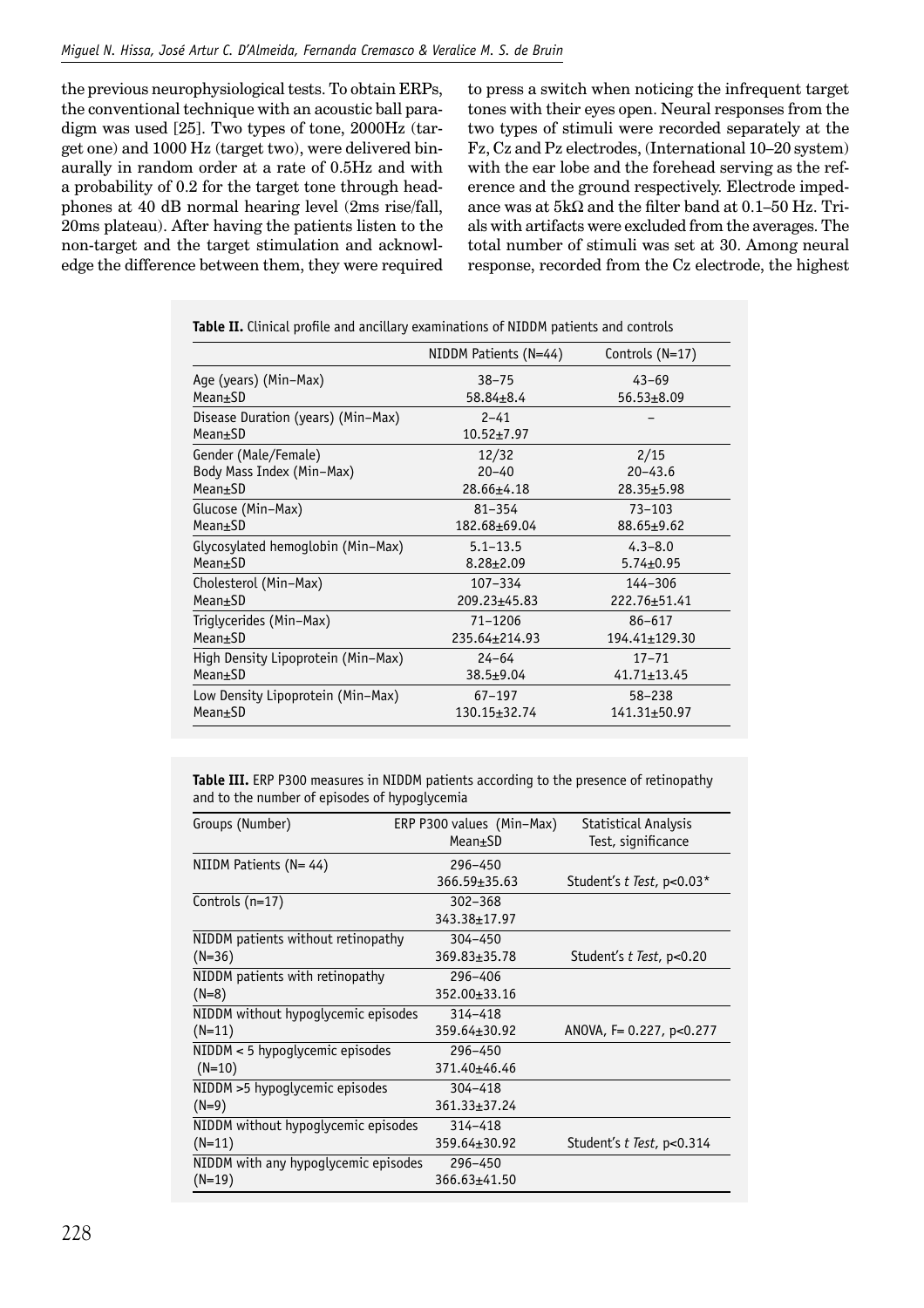**Figure 1.** ERP P300 in NIDDM patients ( $n=44$ ) was significantly different from controls (n=17) (Students t test, p<0,03).



positive peak between the potentials between 250 ms and 500ms was identified and its latency was measured as a neurophysiological parameter.

The local Ethics Committee approved the study.

### *Statistical analysis*

Parametric data are expressed as mean (SD). ERP P300 measures and clinical and laboratory values were compared using a Pearson correlation test. To compare ERP P300 measures between groups, ANOVA followed by Bonferroni test or Students *t test* were used. Significance was established at  $p < 0.05$ .

### **Results**

A total of 44 patients were evaluated clinically and through the ERP P300 measure. Seventeen assymptomatic individuals without known pathology were matched by age and tested as controls. Table II expresses clinical characteristics and results of blood tests of NIDDM patients and controls. ERP P300 measures were related to age (Pearson,  $p < 0.001$ ) and not to disease duration, glucose levels, triglycerides or cholesterol.

Diabetic patients had significantly higher ERP P300 latency than controls (Student *t-test*, p<0,03) (Fig. 1). The presence of retinopathy did not influence ERP P300 latency (Table III). There was no difference in ERP P300 latency between groups of diabetic patients regarding the frequency or severity of previous hypoglycemic episodes (Table III). Patients without any history of previous hypoglycemic episodes showed a trend for lower values of the ERP P300 latency however, this difference was not significant (Table III).

## **Discussion**

In this study, only individuals with good glucose control, normal cognitive function defined by a score greater than 26 with the MMSE and without other signs of NS involvement were included. NIDDM patients showed significantly higher latencies of ERP P300 than controls (Student's *t test*, p<0.01). P300 measures were related to age both in NIDDM patients

and controls and age is probably the most important isolated factor influencing the ERP P300 latency.

The presence of retinopathy did not influence ERP P300 latency although other studies have indicated a trend for higher latencies in IDDM patients with retinopathy [8].

In NIDDM patients, improvement of P300 latency by treatment has been demonstrated [26]. Toxic effects of chronic hyperglycemia and the long-term benefits of near normalization of glucose levels in diabetes have been also well established [4,11,17]. Deleterious effects of hypoglycemia in the nervous system have been well documented [27,28]. Previously, studying IDDM patients, hypoglycemia did not influence ERP P300 latency [21] and this is in agreement with other studies that suggest that IDDM patients are more resistant to the deleterious effects of hypoglycemia in the brain [18,19,20]. Brain susceptibility to hypoglycemia may be influenced by previous exposure to hypoglycemia and chronic hypoglycemia may increase the threshold for brain detection of abnormal glucose levels [29,30,31,32]. It remains to be proved whether the hazards of undesired hypoglycemia will prevail over time in NIDDM patients making potential protective therapy decisive for the development of brain impairment [33]. Our evidence does not corroborate the chronic deleterious effects of accidental hypoglycemia in the nervous system, in agreement with other evidences from the literature reported from IDDM patients[19,21]. Hypoglycemia has undeniable potential lethal effects on the brain but the point is that chronic diabetic patients may develop a different metabolic approach. The increasing use of intensive insulin therapy will put forward this subject as a major issue for diabetic patients.

Controversy remains regarding the complex risk factors involved in the determination of brain damage in diabetes. Toxic metabolic substance as polyols, lactate, cerebral edema, ionic change or vascular pathology may play a more decisive role in chronic undetected brain damage in NIDDM patients.